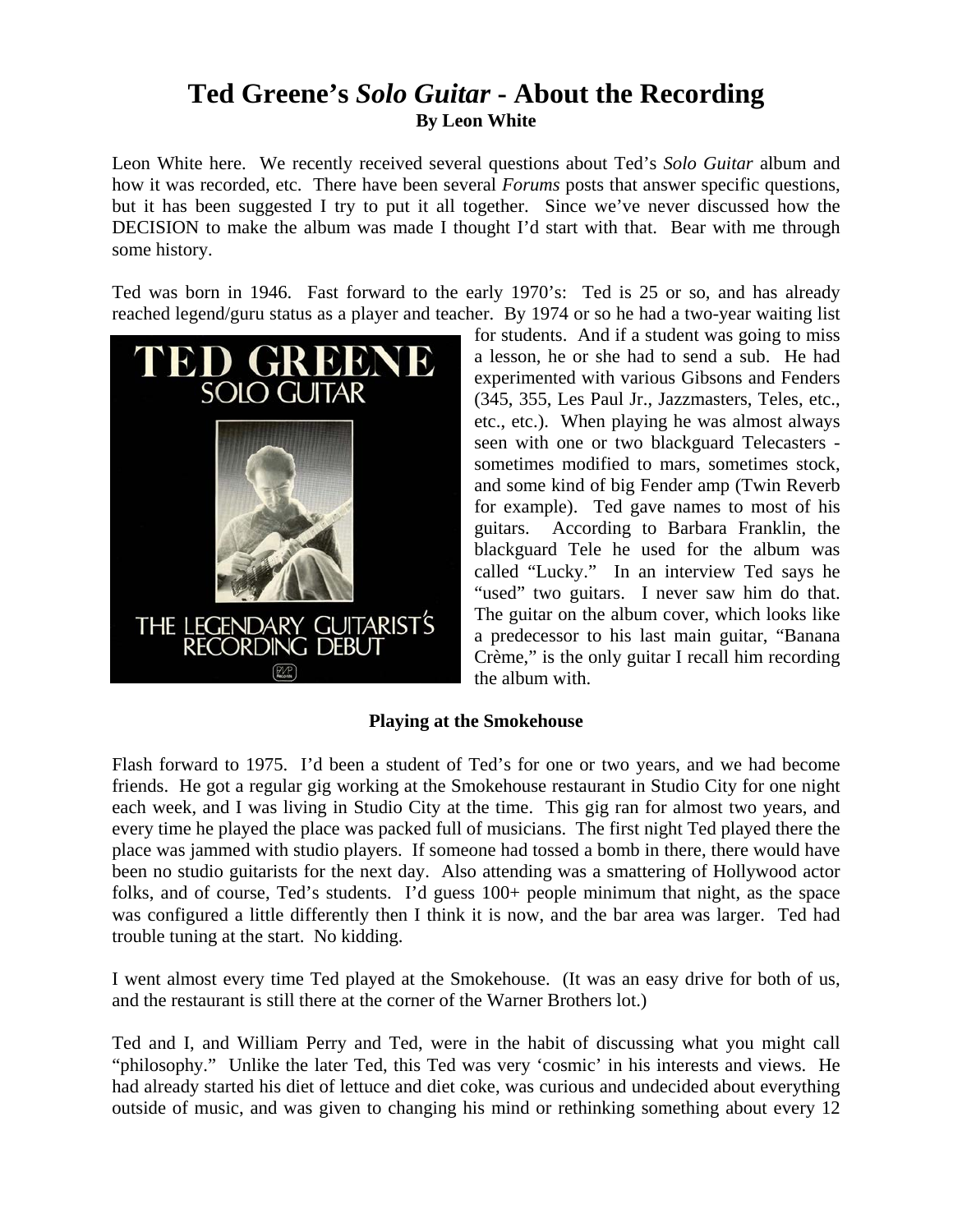seconds. He considered everyone's point of view on everything. This made it impossible to pin him down on anything, accept musical ideas. And even those had multiple points of view and explanations (as you can see by his revisions on his teaching sheets). I would say he was ambivalent about ambivalence. Of course he was his wonderful and generous self.

I make this point because as hard as it was for Ted to improvise the performance on the album, it was just as intense and draining for everyone dealing with all the decisions, discussions, worries, and the potential to just stop with no album.

#### **Convincing Ted to Record**

After Ted's first night at the Smokehouse, I asked him to make a record. He said, "No." Two years later I had convinced him that he owed it to his students and to the people who had never heard him play, to make a record. He said, "Yes, but No, but Yes." Ted had done some studio work with William, and so William pulled the location and mixer together. (Bob Summers, an extremely accomplished guitarist was the mixer, and knew the room and the board well.) Ted then said, "Yes, but maybe, but no, but maybe." I agreed to pay for it, and Ted would have total artistic control over everything on earth. If we finished and he didn't like it, we'd toss it all out.

William made some suggestions on song choices which Ted embraced, and thus this saved the album from having 19 slow ballads! We agreed to record straight to mastering tape – no edits (a so-called "half-track" recording). We made sure we had a LOT of boxes of recording tape on hand, as we were recording at 30 ips (inches per second) which was the maximum fidelity back then. But recording at that speed would eat up a lot of tape, so we stocked up.

#### **Amp Noise**

Night one: Bob Summers, William and I are in the empty studio. I'm wondering if Ted will show up. He finally does, and brings along several guitar cases and one amp. He goes back outside and gets his Fender Leslie speaker and hauls it in. (I start to worry that he might have hurt his hands.) He hooks it all up in the center of the room where we have a deluxe stacking chair for his comfort. He sits down and warms up, noodles, listens to his sound, and William and Bob look at me like I'm crazy. The amp is providing its own sound track of odd noises, pops, hiss, and clicks. Ted hears it too. William talks to Ted about the sound/noise. Ted goes outside and gets another amp. The first was a black face Vibroverb (as I recall, I know it had one 15" speaker), the second a Twin Reverb. At least that's the amp situation as I recall it. Ted wanted that great Fender Reverb sound of course, but again the three of us are in the booth cringing at how much noise that great tube reverb is creating in the studio.

Bob mics the Leslie speaker with two mics, and the Vibroverb with one. We made a test recording and Ted came in and listened. He heard the noise, although the amp had quieted down somewhat. Ted and all of us went back and forth for a long time. A direct box was added to the signal chain and the sound is "set." By "set" I mean that we started recording, but then we got ready to make more changes, deal with switch noise on the guitar, and with the amp noise.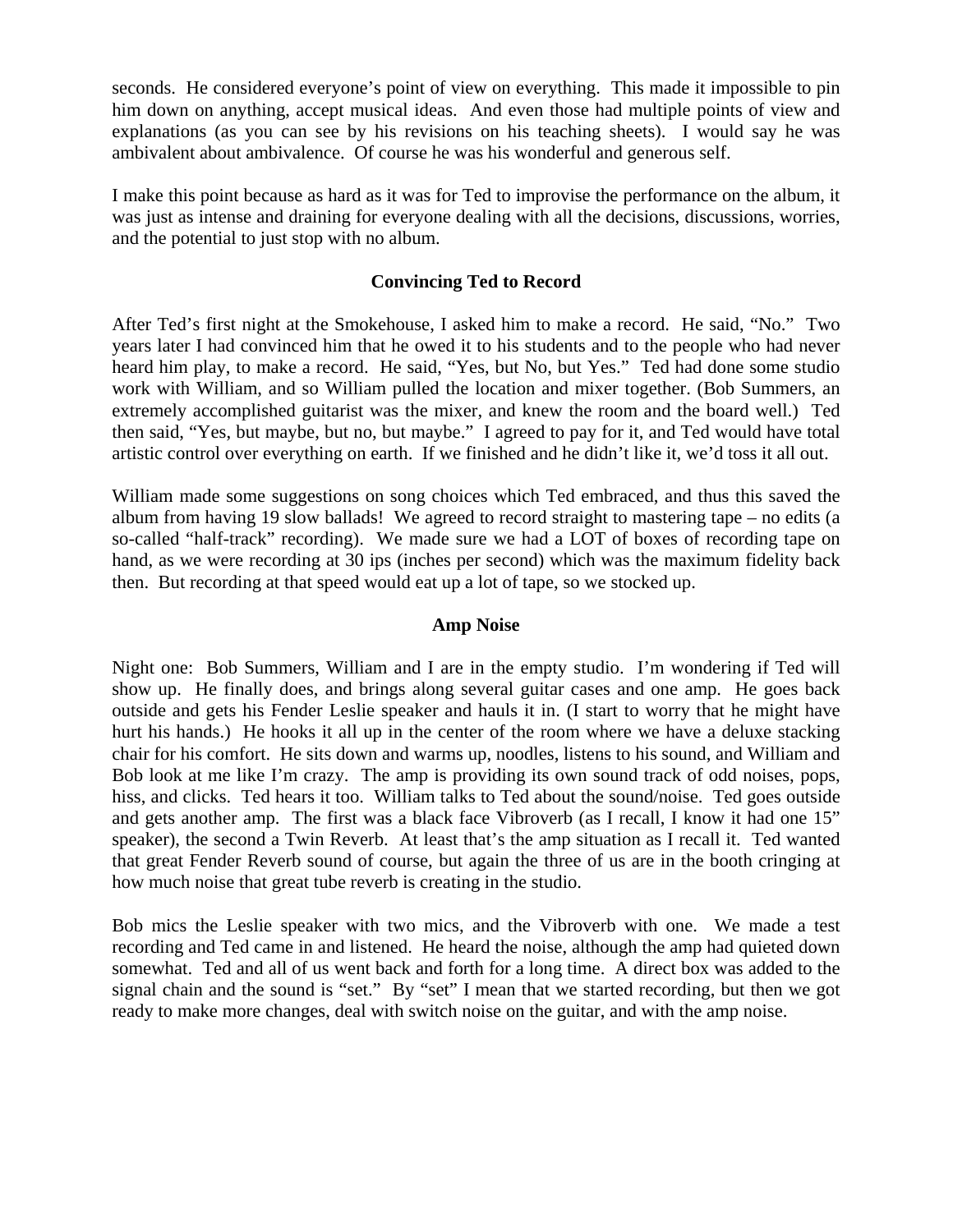#### **The Music**

Now the hard part began. Ted played and then asked William and I what we thought. Imagine for the moment that you are there in person. The most knowledgeable and accomplished guitarist in the world (IMHO) is asking *your* opinion. What would you say? "Hey Ted, you were a little rushed around 4 minutes or so." "Ted that one pickup change pinned the levels in the studio." "Ah, Ted, do you want to take a break?" (Not that those specific things happened, but you can't imagine how intense the listening had to be.) But Ted had serious questions and wanted serious answers. "Should I leave out the section over here?" "Did we like the ending?" "I felt it was a bit too 'loose,' could we listen to it?"

Now, here's the challenge: Are you going to try and convince Ted Greene of what YOU want to hear? Uh, NO! It has to be him. "Mr. da Vinci, that Madonna you're painting? It really needs a big red nose and clown shoes. Really. TRUST ME." Even as I write this I can feel the intense pressure and exhaustion of trying to help him hear, but not impact his musical direction. And as I found out on the second night, he was really depending upon us to be audience as well.

Try to keep it light . . . watch the fatigue . . . keep it moving . . . help him hear. Point out things you think HE should hear on playback . . . answer questions . . . be supportive . . . and remember this may be the ONLY thing the rest of the world may hear from him for a thousand years.

And so, the recording went for two nights. And then it was over. We'd been saving all the outtakes, and had a pile of 1/4" tapes on the floor. Those were all erased….as we promised Ted.

## **The Gear as I Remember It**

For the recording sessions Ted used a Blackguard Telecaster. Ted swapped necks, bridge pickups, etc., so exactly what pieces of wood were there is a bit of a mystery. Here's the gear:

- 1. One humbucking pickup in the neck (probably a Gibson at that instant, later to be changed to DiMarzio) lowered into the body. No cover. May have been a PAF, but just as likely not-could have been a T-top or one he just liked.
- 2. One older Strat pickup in the middle, also lowered.
- 3. One vintage blackguard Tele bridge pickup but with NO baseplate.
- 4. An original blackguard Tele bridge plate (1954 I think), drilled to hold 6 saddles and hardware. (Ted did it himself of course.)
- 5. Extra switches on the pickguard to allow some single coil sounds out of the Humbucker (and other secret stuff not being shared).
- 6. The Fender Leslie with footswitch, AKA the Fender Vibratone. (Ted liked to stop and start it to affect the speed of the rotation of the speaker. I think he did that during the recording.)
- 7. The Fender Vibroverb. I do not recall ever changing to the Twin Reverb. (A twin reverb was 80 watts RMS, while a Vibroverb was about 40 watts, if I recall. Ted did his own servicing, but didn't mod the power supply or things like that. The key was the 15" speaker. I do not recall if it had a JBL speaker or some other make.

As I have just re-read Ted's letter to Phil Brown and his comment regarding using multiple guitars, I'll have to defer to his statement that he did use several guitars. Regarding the signal chain, we did take the guitar direct, but we did take the acoustic sound of the Leslie, and we did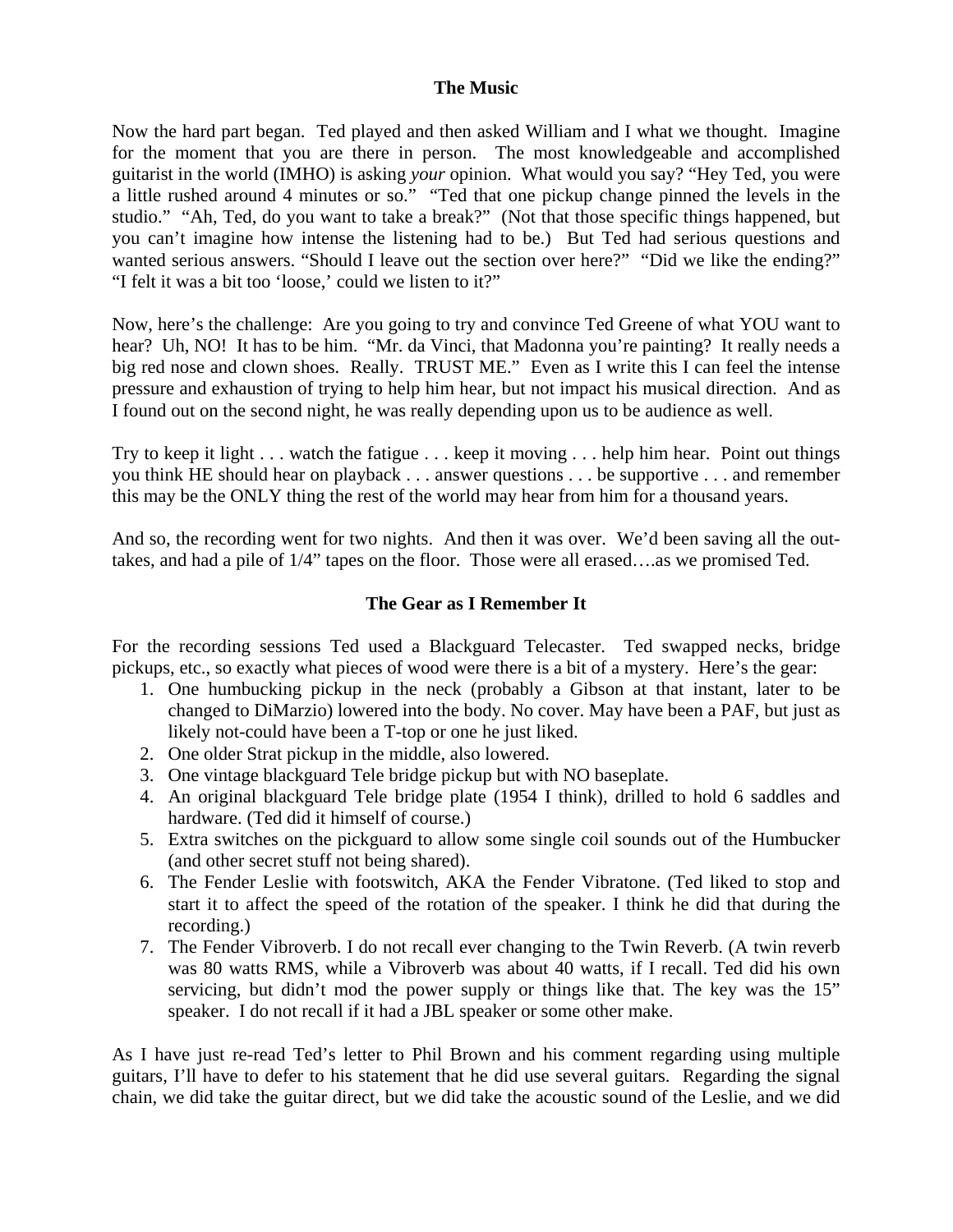have some 'presence' from the amp mic lightly in the background of the composite sound (At least at one point...). The Leslie was split right and left, and the guitar was in the center of the 'mix.'

#### **The Aftermath**

Ted was pleased with the recording for half a day. Then doubts and questions started. For weeks he asked all kinds of people what they thought. He listened to it on different tape machines, with different speakers, etc., etc., etc. Eventually he concluded that he liked it enough to release it. And for the next 28 years he would accept the many compliments, but always add a little, "Well, sometimes I think it has too much/not enough blah, blah, blah." (The "blah" changing from one thing to another.) He was very appreciative and seemed to understand just how much his fastidiousness and uncertainty cost all of us who were involved in the project. But he never apologized for it, because he felt it was a necessary part of the process.

The tape was leadered and delivered to Bernie Grundman at A&M Records Mastering lab. Bernie did his usual legendary mastering job. Then on to pressing.

As I mentioned elsewhere, when Ted decided to "improve" the equalization to make a new master for the CD release, I didn't like the result. And after hearing that 'mix,' he didn't like it either (per Dan Sawyer). But that's what made Ted, Ted. In hindsight I think the record conveys everything I had hoped for. He improvised off of arrangements he'd played, but essentially was making the whole thing up in the studio. He drew upon all the emotions he wanted to express, acknowledged great film composers who delivered the emotion he loved, and did it two nights.

~ Leon

\* \* \* \* \*

#### **Additional Commentary from Our Forums and Elsewhere:**

**From Mark Thornbury** (Mark transcribed the Ted's album a few weeks after he heard it, and was a student of Ted's at the time):

I also bugged Ted about the gauge that he was using at the time [that he recorded *Solo Guitar*], and he wrote it out for me: .015, .018, .026p, .036, .046, .058.

He went down as far as a minor third in tuning, as used on "Summertime", "Ol' Man River", and "Just Friends."

#### **From Dan Sawyer:**

Ted had a few Teles like that, but the whole record was definitely played on one of the Teles. Ted preferred Teles from the 1950s with maple fingerboards. As Leon said, the Humbuckers were dropped almost level with the top of the guitar. Ted did this to minimize magnetic pull which causes unmusical overtones, especially above the 12th fret. Another reason is that Ted felt chords sounded more musical when the pickup is farther from the strings.

#### **From William Perry:**

Wow, regarding Ted's amp and sound on *Solo Guitar*: I don't want make this too long. Ted is Ted. Ted's desire was to make the album sound as he wished it. (Do I hear some, kind, loving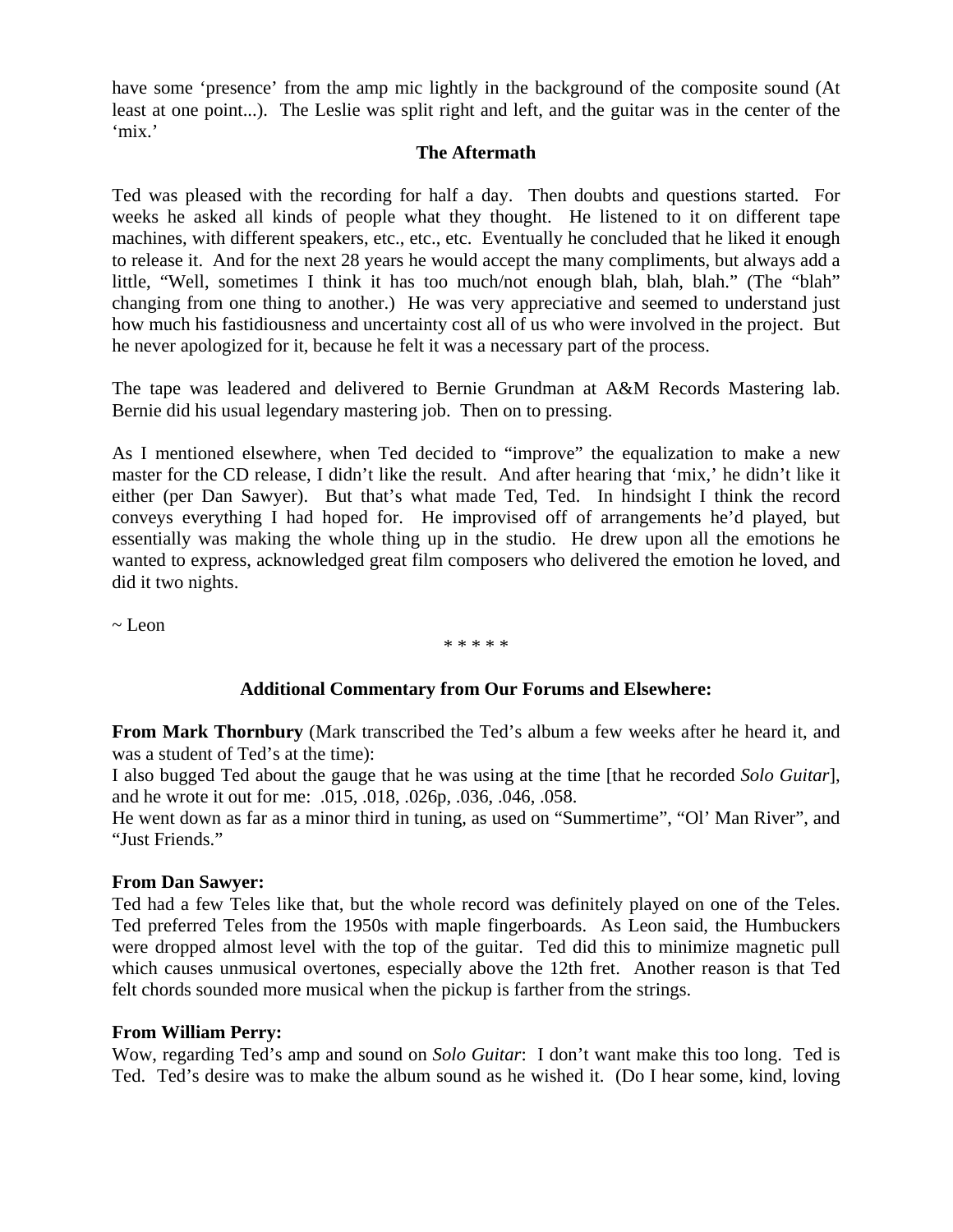laughter that fills our hearts when we think of Ted?) Ted NEVER found the sound he liked! He was always searching, and this recording was no exception.

**From the 1996** *Vintage Guitar* **magazine article**, "Ted Greene – Solo Guitar" by Jim Hillman: Solo Guitar was originally issued in 1977 in a limited edition…. Ted used two instruments on this project: a modified 1951 Nocaster/Telecaster, and a '60s Telecaster…. The '51 has a Gibson Humbucking pickup in the neck position and as Strat pickup in the middle position. Ted went straight into the board and used a Fender Vibratone [Ted's written comment: "Wish I hadn't"] (for a Leslie effect in a few spots). [The rest of this article/interview can be found in our "Articles & Interviews" section, and Ted comments on each song on the album.]

## **From Barbara Franklin**, in *My Life with the Chord Chemist*:

…The most momentous event to occur at this time was the making and recording of his album *Solo Guitar*. Encouraged and produced by his friends, Leon White and William Perry, this project took many painstaking months to perfect and was released in 1977. There were many stories surrounding this tremendous effort, and this was purported to be a very trying albeit ultimately rewarding experience for all those involved. The album was re-released in 2004 on CD through Art of Life Records, and is still available.

**From** *Just Jazz Guitar* **Magazine**, May 2000 article: "Classic Jazz Recordings: Ted Greene – Solo Guitar" by Adrian Ingram:

[All the tunes on this album], while sound to have been double-tracked, were in fact recorded with no overdubbing whatsoever. Ted used his faithful old Fender Telecaster through a Twin Reverb for the entire session. His sound was enhanced by the addition of a small Leslie rotating speaker. The crystal clean sound was taken directly from the board, as well as the ambience of the Twin, resulting in a magnificently pure tone. Greene, as is his usual custom, also detuned his guitar by a whole step (a tone) which again added to the depth and fullness of the sound.

## **And finally, from Ted Himself** – excerpts from a May 5, 2002 letter from Ted to Phil Brown: Dear Phil,

Please excuse the huge, months-long delay in answering your note. I won't even bother to explain. But to respond to your questions [*about my album*]:

- 1) String gauges, and
- 2) Tuning:

As best I can recall: on the songs "They can't take that Away from Me", "Send in the Clowns", "Watch What Happens", "A Certain Smile", and "Danny Boy" I was definitely tuning down one 1/2 step (or within shouting distance) and using:

## **13, 16 (or 15), 22 plain (or 24), 32 (or 34), 42 (or 44), 54(or 56).**

All in standard tuning, just down 1/2 step – except on "Danny Boy", following Johnny Smith's lead, the bass string down to D, i.e., an additional whole step (to Db concert).

On the tunes "Summertime/Not Necessarily So" (fragment), "Ol' Man River" and "Just Friends", the pitch of the guitar was down a small 3rd [3 1/2 steps] or again, within sight of same. And the gauges were now (expressed here a bit more formally),

**.014, .017, .024 plain (or .026), .036, .046, .058** (or .060 single-wrap, not the much quieter double-wrap strings).